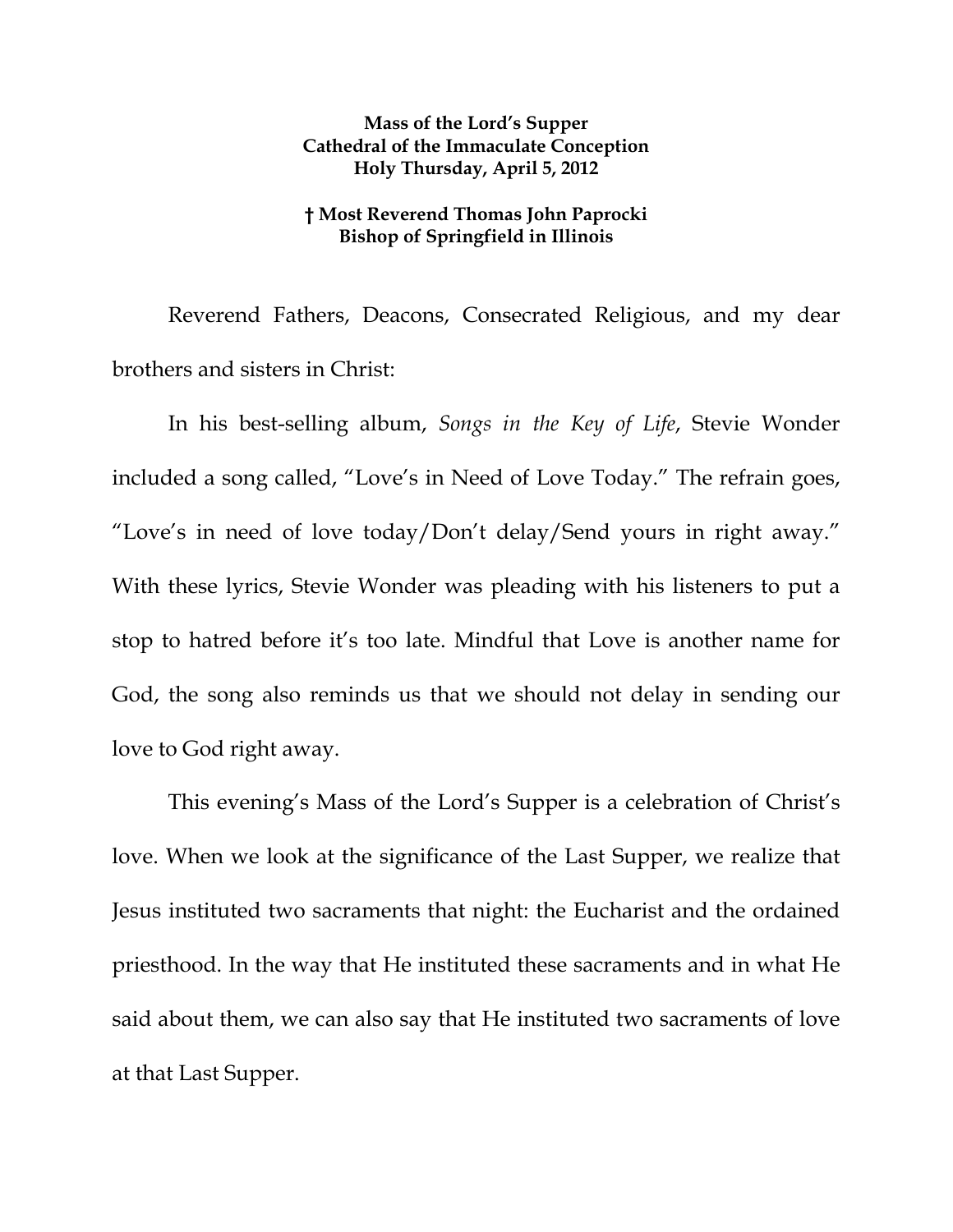When we use the words "sacrament" and "love" in the same sentence, most people probably think of marriage, and that is fittingly so, because marriage between the baptized is a unique expression of God's love that is present in the love of husband and wife. But marriage is not the only sacrament of love.

The Eucharist is a sacrament of love because in it Jesus gives His very self to us. It is connected to His crucifixion because it was on the cross that Jesus poured out His love for us. It was from the cross that Jesus said, "Father, forgive them, for they know not what they do." It was from the cross that He altered the relationship among His followers, as He told His mother in reference to the beloved disciple John, "There is your son," and to John He said in reference to His mother, "There is your mother." In this way, Jesus created the new family of His Church, making us brothers and sisters in faith, and Mary as our Blessed Mother.

Jesus poured out His love upon His family with the blood and water that flowed from His side. The water flowing from His side symbolizes the waters of Baptism by which the Church comes into being. The blood that poured out from Him is a symbol of the Eucharist and was prefigured by the blood of the Passover lamb smeared upon the doorposts of Israel. Jesus

2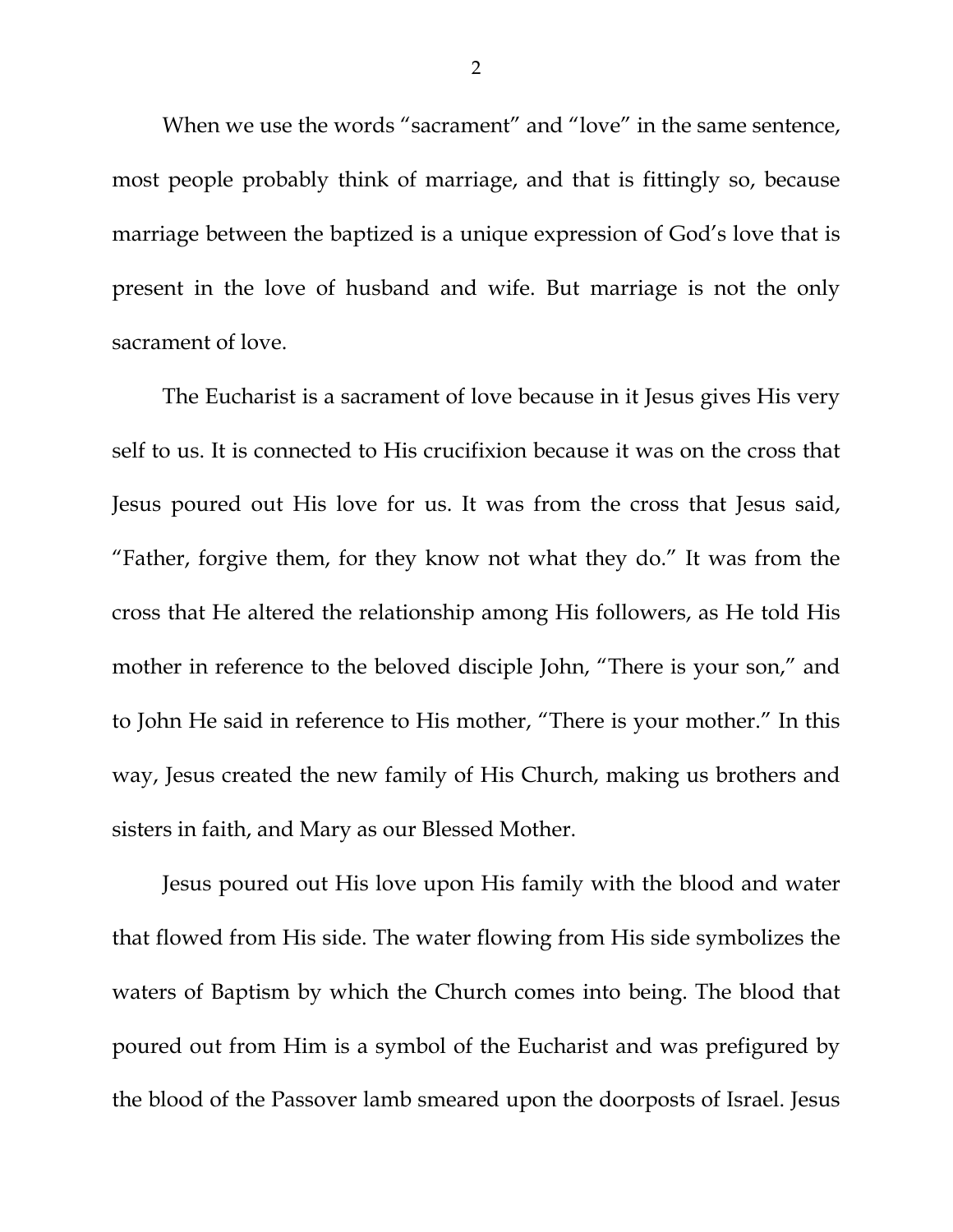is the new Paschal Lamb who leads us out of slavery to sin and into the freedom of God's love. As St. John Chrysostom wrote, "In those days, when the destroying angel saw the blood on the doors he did not dare to enter, so how much less will the devil approach now when he sees, not that figurative blood on the doors, but the true blood on the lips of believers, the doors of the temple of Christ."

The ordained priesthood is a sacrament of love because a priest shares in the eternal priesthood of the great High Priest, Jesus himself, and in this way, each and every priest dedicates his life in loving service to his spiritual brothers and sisters in the family of God. The priest's commitment to celibacy is not a denial or refusal to love, but in fact is an expansion of love, a loving commitment to dedicate oneself in loving service of the entire community, not just a single spouse.

That is why the Church is referred to as the Bride of Christ and why the priest as *Alter Christus*, another Christ, is seen spiritually as wedded to this Bride, the Church, and is called to be ever faithful to her in love.

As Christ has loved us, so we are called to imitate that love by loving one another. That is also one of the reasons why it is so important for us to go to Mass every Sunday: if our Lord loves us enough to give of Himself in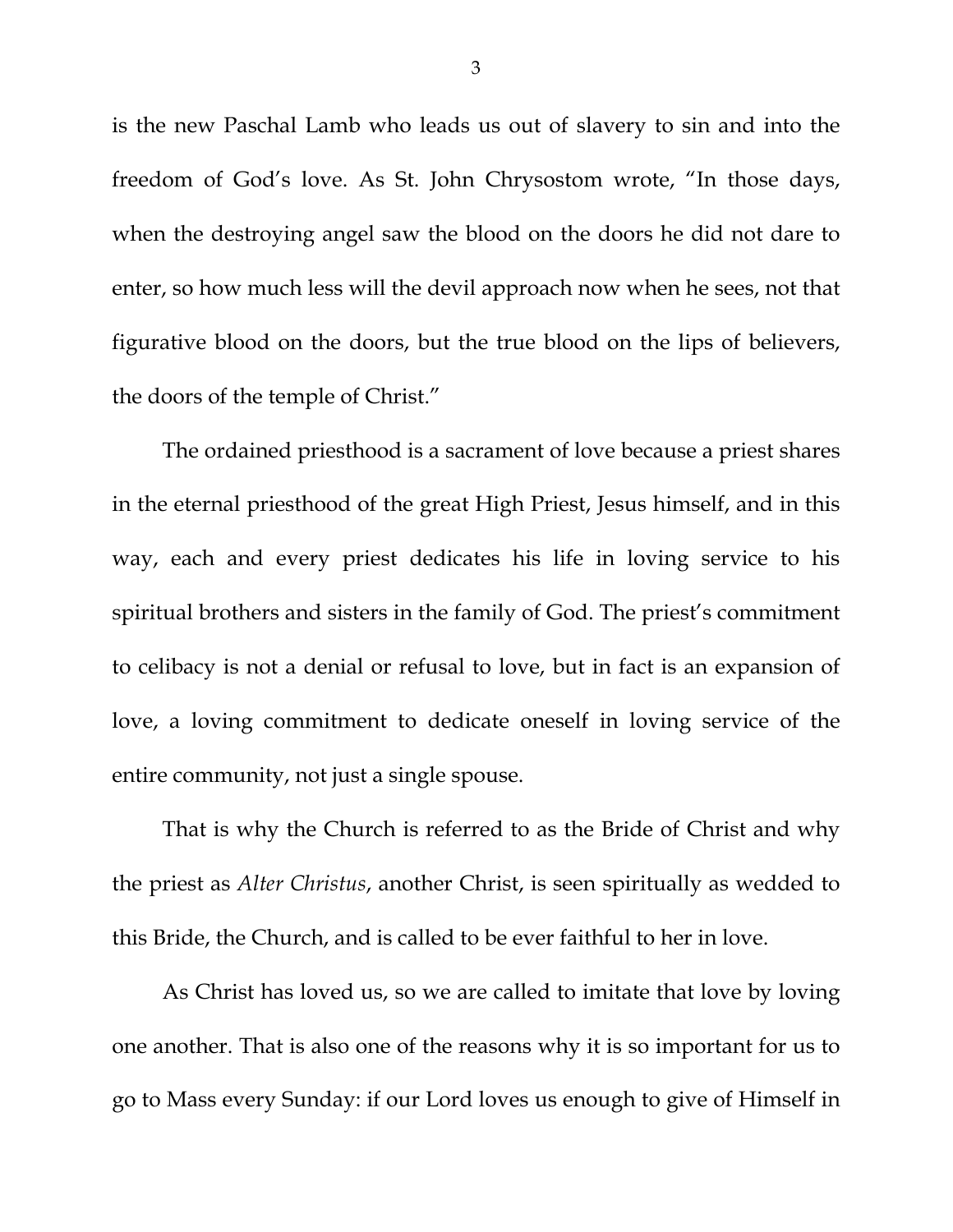the Eucharist, how can we refuse that love? How can we not be eager to receive that love and desire to return our love to Him?

We know the saying, "actions speak louder than words." Actions speak so strongly that they remain forever in our minds and work their power on us. This is the case with the story we hear, the story we act out tonight. The drama of the Last Supper is full of unforgettable action, none more so than when Jesus washes his disciples' feet.

Many artists, through the years, have painted scenes from the Last Supper, and many have taken the episode of the washing of feet as their subject. A famous painting by the Victorian painter Ford Madox Brown shows a very uncomfortable Peter letting the Lord wash his feet, while the other apostles look on in amazement and shock. This action of Jesus is a complete role reversal, to their minds. Lords and masters do not do such things. Servants and slaves, yes, but not the Messiah, surely? As Jesus himself says, they do not understand.

If Jesus had merely spoken about washing the feet of others, they might have nodded their heads in agreement at "a very good thing" and then have proceeded to forget about it. But Jesus insists on getting up and doing this deed of humble service. This action speaks loudly. It shouts out.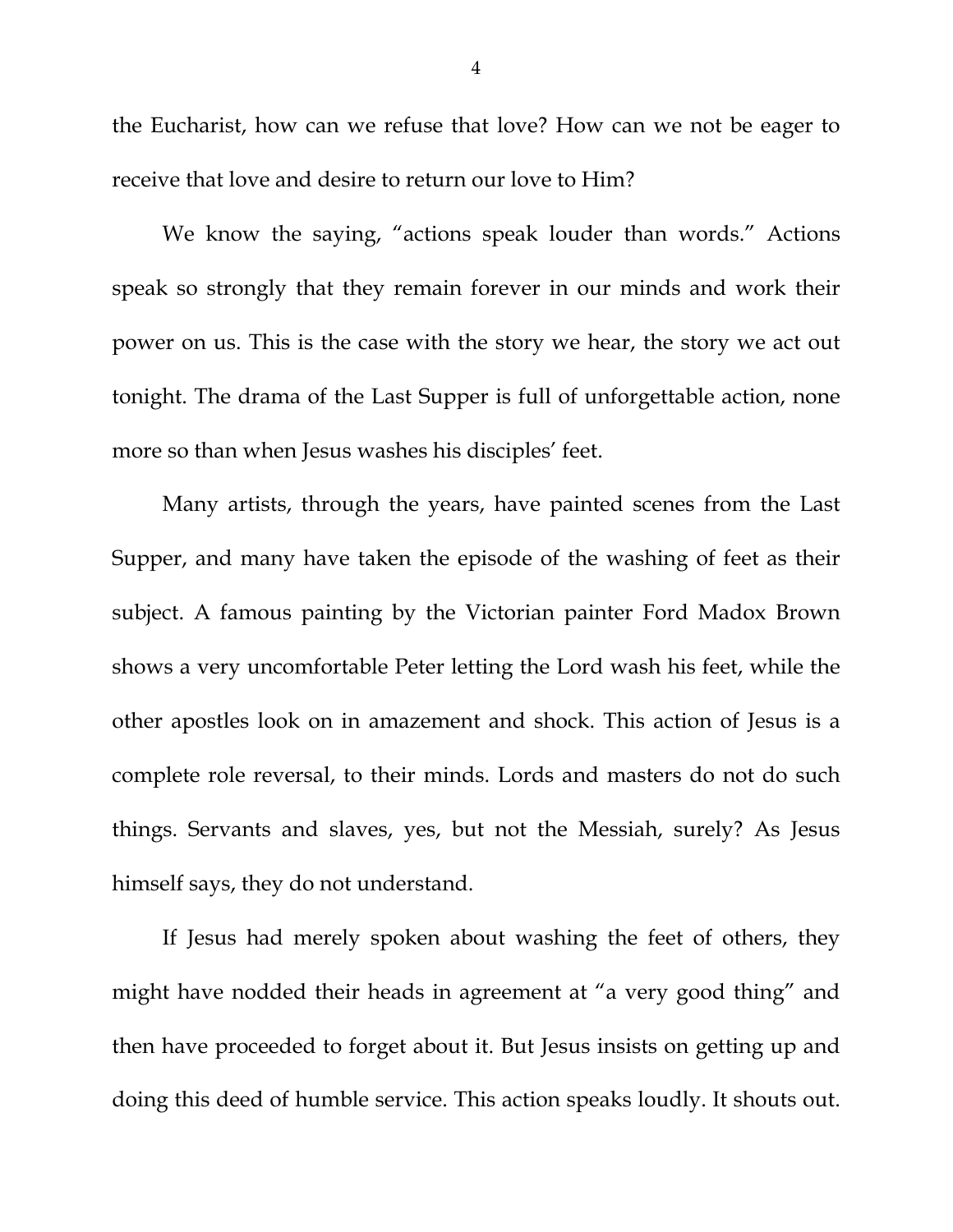They won't be able to forget that he did this. And that it was the last thing he taught them before he died.

The whole of Jesus' life and ministry, from the first days in Galilee to this final night in Jerusalem, is an act of washing the feet of others. He speaks tenderly to people. He acts with justice and does not seek to offend anyone. He is patient with his enemies. Teaching us to love our enemies is the same as asking us to wash the feet of others.

Pope Benedict XVI has looked closely at this event of the washing of feet in his book *Jesus of Nazareth*, and he makes a very telling point. We are not being asked to do the impossible. Christianity, he says, is not about being superhuman, or making extreme moral efforts. The faith is not calling us to be something that is beyond us. It is not about moral high ground, or being better than others. Jesus calls us to be more human, not less: to be our truest selves.

The apostle Peter tried so hard to be the best he could be. He strained to be the perfect follower, ready to argue, ready to fight, ready to die for the Lord, only to discover his natural weakness when asked a simple question – are you a disciple of this man? This experience shattered Peter. But he was to learn. It is about God's grace in us, with which we are called